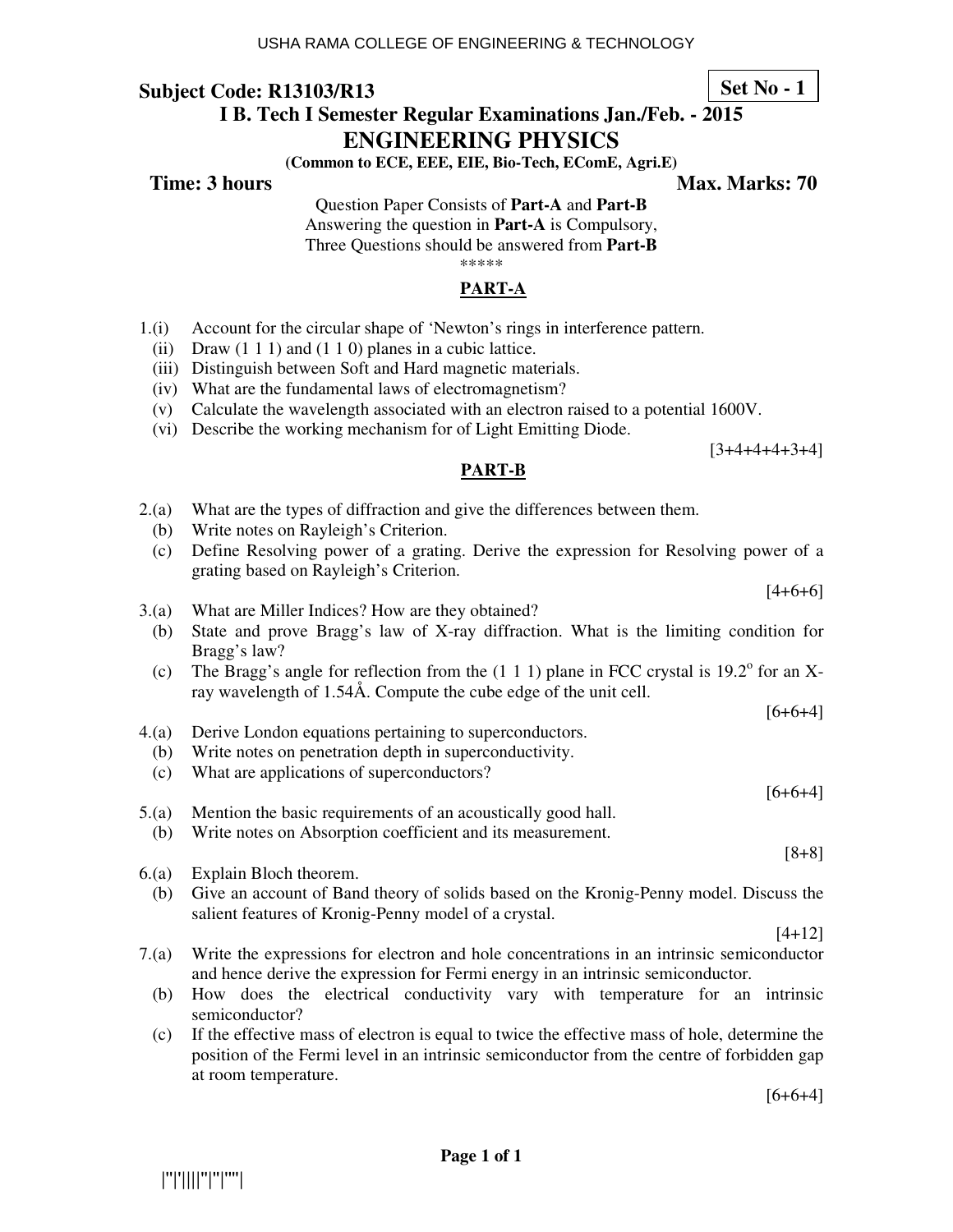# **I B. Tech I Semester Regular Examinations Jan./Feb. - 2015**

## **ENGINEERING PHYSICS**

**(Common to ECE, EEE, EIE, Bio-Tech, EComE, Agri.E)** 

## **Time: 3 hours Max. Marks: 70 Max. Marks: 70**

Question Paper Consists of **Part-A** and **Part-B** Answering the question in **Part-A** is Compulsory,

Three Questions should be answered from **Part-B**

\*\*\*\*\*

## **PART-A**

- 1.(i) Explain the colours in a thin film when exposed to sunlight.
	- (ii) Define Coordination Number, Nearest Neighbor Distance and Atomic Radius.
	- (iii) Explain Diamagnetism. Why diamagnetic materials have negative susceptibility?
- (iv) A hall has dimensions  $20x15x5$  m<sup>3</sup>. The reverberation time is 3.5 sec. Calculate the total absorption of its surfaces.
	- (v) What are Matter waves? Derive the expression for their wavelength.
	- (vi) Describe the working mechanism for Photo conductors.

 $[4+3+4+3+4+4]$ 

[6+6+4]

 $[2+8+6]$ 

[12+4]

[4+12]

#### **PART-B**

- 2.(a) Describe Frunhofer diffraction due to 'n' parallel slits.
	- (b) Describe the action of plane transmission grating in producing diffraction spectrum.
	- (c) Show that the grating with 500 lines/cm cannot give a spectrum in the  $4<sup>th</sup>$  order for the light of wavelength 5890Å.
- 3.(a) What is meant by population of an energy state?
- (b) What is Population inversion? How is it achieved? Why is it necessary for lasing action?
- (c) With neat diagram, describe the construction and working of Ruby laser.
- 4.(a) Explain electronic polarisability and show that electronic polarisability for a mono atomic gas increases as the size of the atom becomes larger.
	- (b) The dielectric constant of He gas at NTP is 1.0000684. Calculate the electronic polarisability of He atoms if the gas contains  $2.7 \times 10^{25}$  atoms per m<sup>3</sup>.
- 5.(a) Explain the terms 'Reverberation time' and 'Absorption Coefficient'.
	- (b) Derive Sabine's formula for reverberation time.
- 6.(a) What is Fermi level? (b) Explain the Fermi-Dirac distribution function of electrons. Explain the effect of temperature on the distribution.
	- (c) Explain the concept of effective mass of an electron.
- 7.(a) State and explain Hall effect.
- (b) Show that for n-type semiconductor the Hall coefficient  $R_H = -\frac{1}{n}$  $\frac{1}{n_e}$ .
	- (c) Write any four applications of Hall effect.

 $[6+6+4]$ 

 $[2+8+6]$ 

**Set No - 2**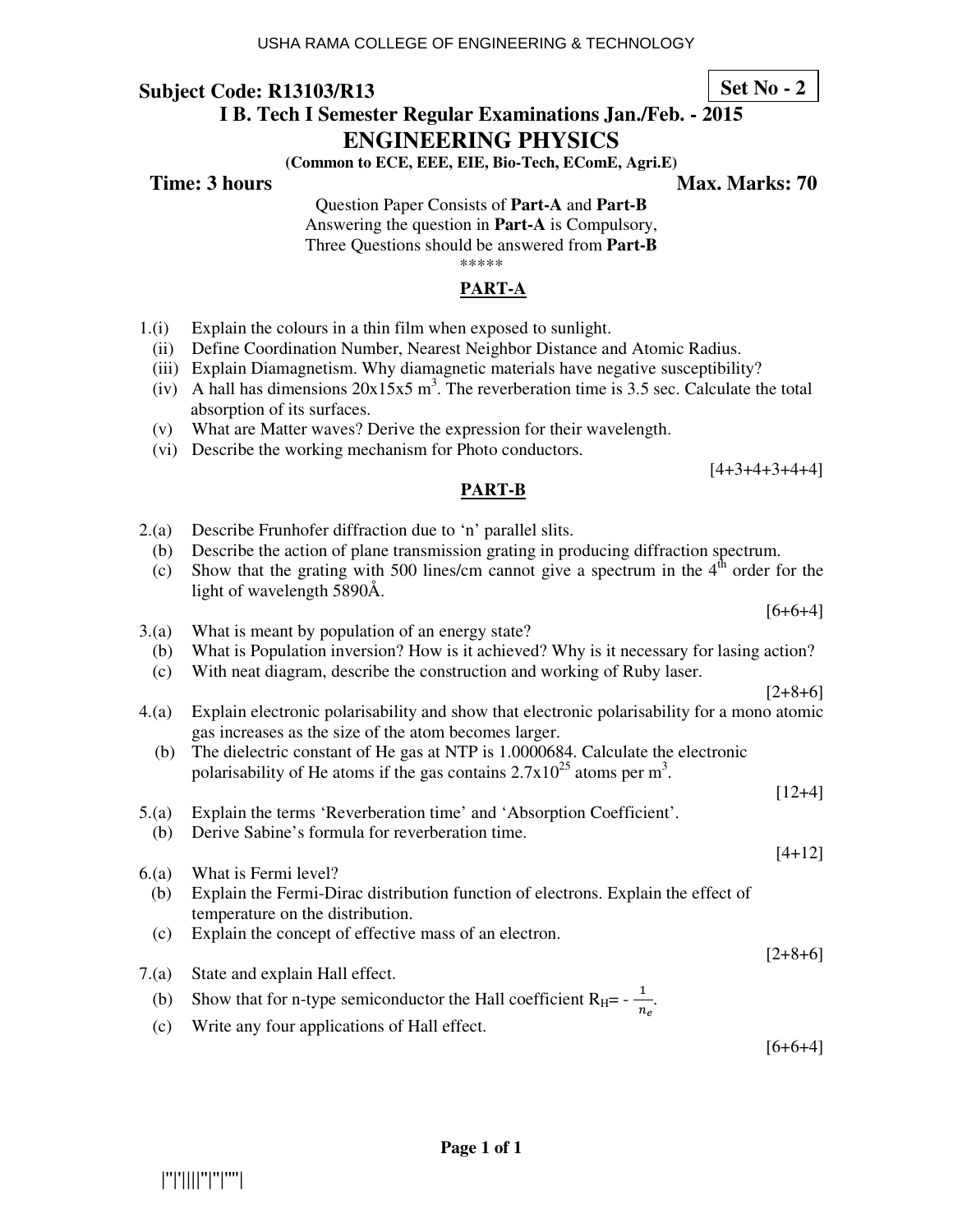# **I B. Tech I Semester Regular Examinations Jan./Feb. - 2015**

## **ENGINEERING PHYSICS**

**(Common to ECE, EEE, EIE, Bio-Tech, EComE, Agri.E)** 

# Question Paper Consists of **Part-A** and **Part-B**

Answering the question in **Part-A** is Compulsory, Three Questions should be answered from **Part-B**

\*\*\*\*\*

## **PART-A**

- 1.(i) How diffraction is different from interference?
	- (ii) Obtain the relation between the edge of the unit cell and atomic radius for SC, BCC and FCC lattices.
	- (iii) Explain the properties of ferromagnetic materials.
	- (iv) What are the fundamental laws of electromagnetism?
- (v) Show that the wavelength associated with an electron of mass 'm' and kinetic energy É' is given by  $\lambda = \frac{h}{\sqrt{2\pi}}$  $\frac{n}{\sqrt{2mE}}$ .
	- (vi) Describe the working mechanism for of Light Emitting Diode.

## **PART-B**

- 2.(a) Explain the concept of coherence and discuss why two different sources of light of the same wavelength cannot produce interference fringes.
	- (b) Obtain an expression for the diameter of the  $n<sup>th</sup>$  dark ring in the case of Newton's rings.
	- (c) Two coherent sources produce interference pattern. Intensity ratio of bright fringe to dark fringe is 9:1. Calculate the intensity ratio of the sources.
- 3.(a) What are the characteristics of laser beam? Explain.
	- (b) Distinguish between Spontaneous and Stimulated emissions.
	- (c) Derive the expression for energy density of radiation in terms of Einstein coefficients.

[4+4+8]

[8+8]

[8+8]

 $[6+6+4]$ 

[4+3+4+4+3+4]

- 4.(a) What is superconductivity? Explain Meissner effect. Describe type-I and type-II superconductors.
	- (b) Describe Josephson effects. Explain the applications of Josephson effect.
- 5.(a) Mention the basic requirements of an acoustically good hall.
	- (b) Write notes on Absorption coefficient and its measurement.
- 6.(a) Explain Bloch theorem.

|''|'||||''|''|''''|

(b) Give an account of Band theory of solids based on the Kronig-Penny model. Discuss the salient features of Kronig-Penny model of a crystal.

[4+12]

- 7.(a) Write the expressions for electron and hole concentrations in an intrinsic semiconductor and hence derive the expression for Fermi energy in an intrinsic semiconductor.
	- (b) How does the electrical conductivity vary with temperature for an intrinsic semiconductor?
	- (c) If the effective mass of electron is equal to twice the effective mass of hole, determine the position of the Fermi level in an intrinsic semiconductor from the centre of forbidden gap at room temperature.

**Page 1 of 1** 

**Time: 3 hours Max. Marks: 70 Max. Marks: 70** 

**Set No - 3**